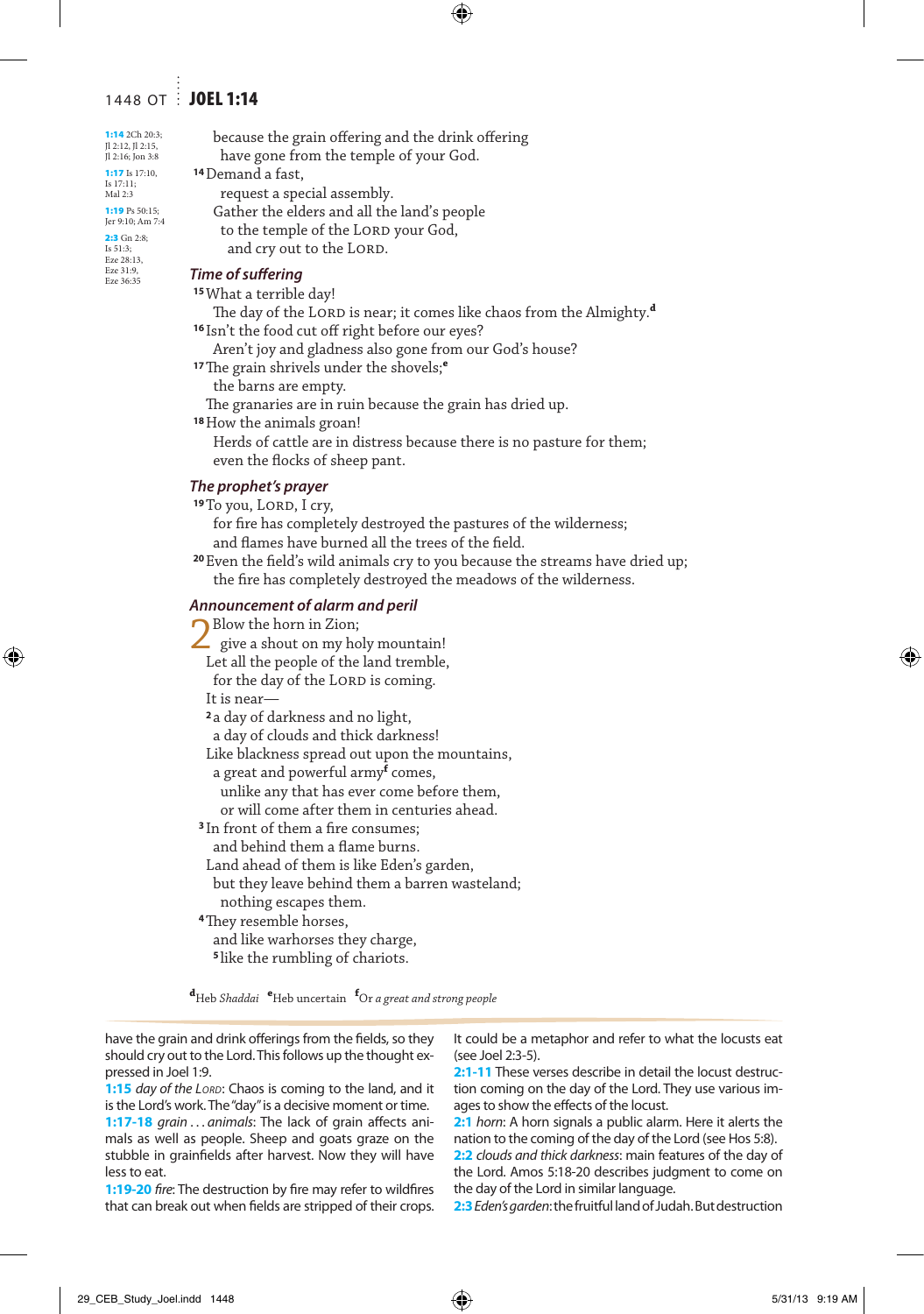## JOEL 2:15 | 1449 OT

| They leap on the mountaintops—<br>like the crackling of a fire's flame,<br>devouring the stubble;<br>like a powerful army ready for battle.<br><sup>6</sup> In their presence, peoples shake with fear;<br>all faces turn red with worry.<br><sup>7</sup> Like warriors they charge;<br>like soldiers they climb the wall.<br>Each keeps to their own path;<br>they didn't change their course.<br><sup>8</sup> They don't crowd each other;<br>each keeps to their own path. | Mourning Customs The Israelites, fol-<br>lowing customs from the ancient world, em-<br>ployed ritual forms to display their sorrow<br>over pain and suffering, death, their return<br>to the Lord concerning sin, or their horror at<br>blasphemy. These ritual acts included fast-<br>ing, tearing clothes, wearing rough goat hair<br>garments, sprinkling dirt or ashes upon their<br>heads, shaving or pulling out hair and beards,<br>and chanting laments. For examples, see Job<br>1:20; Esther 4:1-3; Jonah 3:1-9; 2 Samuel 1:2;<br>Ezra 9:3. |
|-------------------------------------------------------------------------------------------------------------------------------------------------------------------------------------------------------------------------------------------------------------------------------------------------------------------------------------------------------------------------------------------------------------------------------------------------------------------------------|-------------------------------------------------------------------------------------------------------------------------------------------------------------------------------------------------------------------------------------------------------------------------------------------------------------------------------------------------------------------------------------------------------------------------------------------------------------------------------------------------------------------------------------------------------|
| Even if they fall among the weapons,<br>they won't stop.                                                                                                                                                                                                                                                                                                                                                                                                                      |                                                                                                                                                                                                                                                                                                                                                                                                                                                                                                                                                       |
| <sup>9</sup> They rush upon the city; they run upon the walls.                                                                                                                                                                                                                                                                                                                                                                                                                |                                                                                                                                                                                                                                                                                                                                                                                                                                                                                                                                                       |
| They climb into the houses; they enter through the windows like thieves.                                                                                                                                                                                                                                                                                                                                                                                                      |                                                                                                                                                                                                                                                                                                                                                                                                                                                                                                                                                       |
| <sup>10</sup> The earth quakes before them;                                                                                                                                                                                                                                                                                                                                                                                                                                   |                                                                                                                                                                                                                                                                                                                                                                                                                                                                                                                                                       |
| the heavens shake.                                                                                                                                                                                                                                                                                                                                                                                                                                                            |                                                                                                                                                                                                                                                                                                                                                                                                                                                                                                                                                       |
| The sun and the moon are darkened;                                                                                                                                                                                                                                                                                                                                                                                                                                            |                                                                                                                                                                                                                                                                                                                                                                                                                                                                                                                                                       |
| the stars have stopped shining,                                                                                                                                                                                                                                                                                                                                                                                                                                               |                                                                                                                                                                                                                                                                                                                                                                                                                                                                                                                                                       |
| <sup>11</sup> because the LORD utters his voice at the head of his army.                                                                                                                                                                                                                                                                                                                                                                                                      |                                                                                                                                                                                                                                                                                                                                                                                                                                                                                                                                                       |
| How numerous are his troops!                                                                                                                                                                                                                                                                                                                                                                                                                                                  |                                                                                                                                                                                                                                                                                                                                                                                                                                                                                                                                                       |
| Mighty are those who obey his word.                                                                                                                                                                                                                                                                                                                                                                                                                                           |                                                                                                                                                                                                                                                                                                                                                                                                                                                                                                                                                       |
| The day of the LORD is great;                                                                                                                                                                                                                                                                                                                                                                                                                                                 |                                                                                                                                                                                                                                                                                                                                                                                                                                                                                                                                                       |
| it stirs up great fear-who can endure it?                                                                                                                                                                                                                                                                                                                                                                                                                                     |                                                                                                                                                                                                                                                                                                                                                                                                                                                                                                                                                       |
| Chanae vour hearts                                                                                                                                                                                                                                                                                                                                                                                                                                                            |                                                                                                                                                                                                                                                                                                                                                                                                                                                                                                                                                       |

<sup>12</sup> Yet even now, says the LORD, return to me with all your hearts, with fasting, with weeping, and with sorrow; **<sup>13</sup>** tear your hearts and not your clothing. Return to the LORD your God, for he is merciful and compassionate, very patient, full of faithful love, and ready to forgive. **<sup>14</sup>**Who knows whether he will have a change of heart and leave a blessing behind him, a grain offering and a drink offering for the LORD your God? **<sup>15</sup>**Blow the horn in Zion; demand a fast; request a special assembly.

will come to it. According to Joel 3:21, Judah will again be like a garden.

**2:11** *the LORD utters his voice*: The Lord is at the head of the invading army and speaks for it. See Joel 3:16 for a similar claim.

**2:12-17** In light of the difficult circumstances, the prophet calls the people to return to the Lord in a special assembly. The priests should lead them in fasting and public worship at the temple, where all can seek a renewed relationship with the Lord.

**2:12** *now . . . return*: There is still time to return. Sorrow and weeping come with the call. The heart represents the intentions, desires, and expectations of a person. Note the calls in Deuteronomy 6:5 and 10:12 for Israelites to love and serve the Lord with "with all your heart." Jesus understands this to be the first and greatest commandment (Matt 22:37-38).

**2:13** *tear your hearts*: In the ancient world people would tear their clothing to show that they were sorry and wanted a change of circumstances. King Josiah tore his clothing after hearing the contents of a scroll found during temple repairs. He then led the people in a ceremony to return to the Lord (2 Kgs 22:8–23:3). Joel knows that people will show signs of sorrow such as weeping and fasting at the temple. He urges them to make sincere and lasting changes and not simply outward signs. *merciful and compassionate*: The Lord is ready to forgive. The prophet reminds the people of this core belief. When the Israelites failed in the wilderness and made a gold calf, judgment came upon them (Exod 32–34). Nevertheless, the Lord offered them mercy and forgiveness (Exod 34:6-7). Jonah 4:2 describes the Lord's mercy in similar terms.

**2:14** Forgiveness is God's free choice. Even at this late date God may still give a blessing to the distraught people, based on their heartfelt response to God.

**2:15-17** Everyone should participate in the special assembly. The altar for sacrifice is in the courtyard in front of the door to the temple. The priests stand between the altar and the temple when leading worship. See Joel 2:1.

2:5 Is 5:24; Na 1:10, Na 3:2; Rev 9:9

2:10 Is 13:10; Eze 32:7 Jl 2:31, Jl 3:15; M<sub>t</sub> 24-29

2:11 Jl 2:25, Jl 2:31, Jl 3:16; Mal 3:2; Rev 6:17

2:12 Dt 4:30; 1Sa 7:3;  $I_5$  22:12: Hos 12:6; Jl 1:14

2:13 Ex 34:6: Ps 34:18, Ps 51:17; Is 57:15; Jon 4:2

2:14 Jl 1:9,<br> $11 + 13$ Jl 1:13; Am 5:15; Jon 3:9; Hg 2:19 2:15 Nm 10:3 Jl 1:14, Jl 2:1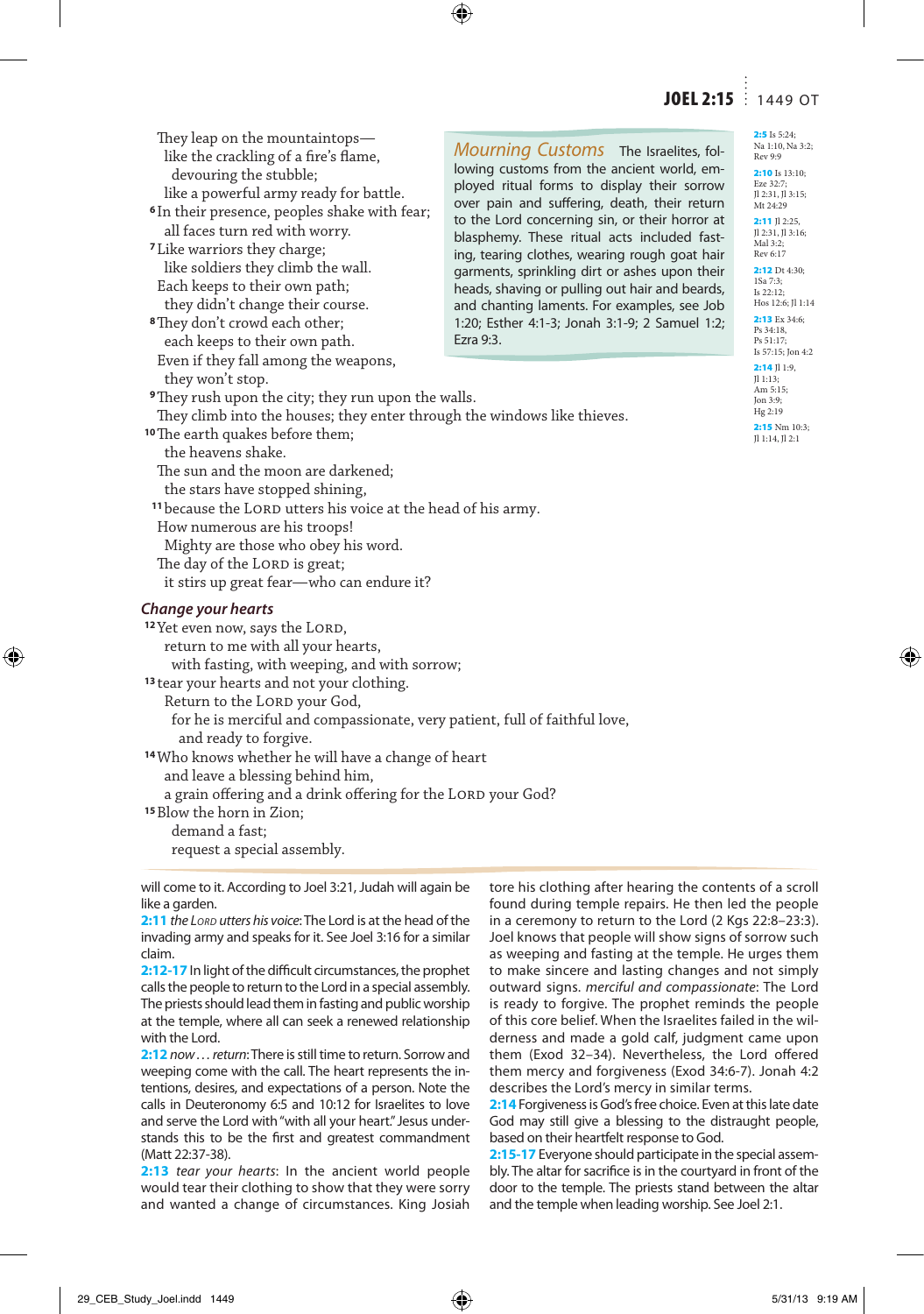## 1450 OT : JOEL 2:16

| $2:16$ Ps 19:5;<br>J1:14   | <sup>16</sup> Gather the people;                                                                        |
|----------------------------|---------------------------------------------------------------------------------------------------------|
| 2:17 Ps 79:10,             | prepare a holy meeting; assemble the elders;                                                            |
| Ps 115:2;<br>Eze 8:16      | gather the children, even nursing infants.                                                              |
| <b>2:21</b> Ps 126:3;      | Let the groom leave his room and the bride her chamber.                                                 |
| Is $54:4;$<br>Zep 3:16,    | <sup>17</sup> Between the porch and the altar let the priests, the LORD's ministers, weep.              |
| Zep 3:17                   | Let them say, "Have mercy, LORD, on your people,                                                        |
| 2:22 Ps 65:12;<br> 11:18;  | and don't make your inheritance a disgrace,                                                             |
| Zec 8:12                   | an example of failure among the nations.                                                                |
| 2:23 Lv 26:4;<br>Ps 149:2; | Why should they say among the peoples, 'Where is their God?'"                                           |
| Hab 3:18;<br>Zec 10:1,     | Words of compassion and promise                                                                         |
| Zec 10:7                   | <sup>18</sup> Then the LORD became passionate about this land, <sup>8</sup> and had pity on his people. |
| $2:25$ Jl 1:4;<br>Am 4:9   | <sup>19</sup> The LORD responded to the people:                                                         |
| 2:26 Is 62:9               | See, I am sending you the corn, new wine, and fresh oil,                                                |
|                            | and you will be fully satisfied by it;                                                                  |
|                            | and I will no longer make you a disgrace among the nations.                                             |
|                            | <sup>20</sup> I will remove the northern army far from you                                              |
|                            | and drive it into a dried-up and desolate land,                                                         |
|                            | its front into the eastern sea,                                                                         |
|                            | and its rear into the western sea.                                                                      |
|                            | Its stench will rise up;                                                                                |
|                            | its stink will come to the surface.                                                                     |
|                            | The LORD is about to do great things!                                                                   |
|                            | <sup>21</sup> Don't fear, fertile land;                                                                 |
|                            | rejoice and be glad, for the LORD is about to do great things!                                          |
|                            | <sup>22</sup> Don't be afraid, animals of the field,                                                    |
|                            | for the meadows of the wilderness will turn green;                                                      |
|                            | the tree will bear its fruit; the fig tree and grapevine will give their full yield.                    |
|                            | <sup>23</sup> Children of Zion, rejoice and be glad in the LORD your God,                               |
|                            | because he will give you the early rain as a sign of righteousness;                                     |
|                            | he will pour down abundant rain for you,                                                                |
|                            | the early and the late rain, as before. <sup>h</sup>                                                    |
|                            | <sup>24</sup> The threshing floors will be full of grain;                                               |
|                            | the vats will overflow with new wine and fresh oil.                                                     |
|                            | <sup>25</sup> I will repay you for the years that the cutting locust, the swarming locust,              |
|                            | the hopping locust,                                                                                     |
|                            | and the devouring locust have eaten—                                                                    |
|                            | my great army, which I sent against you.                                                                |
|                            | <sup>26</sup> You will eat abundantly and be satisfied,                                                 |
|                            | and you will praise the name of the LORD your God,                                                      |
|                            | who has done wonders for you;                                                                           |
|                            | and my people will never again be put to shame.                                                         |
|                            |                                                                                                         |

**g** Or *then the Lord became jealous for his land* **<sup>h</sup>**Or *at the first*

**2:17***inheritance*: Israel is God's family (Exod 4:22; Hos 11:1). As such, they're also God's inheritance (Deut 32:8-9).

**2:18-27** Forgiveness and restoration will come. The locust plague will go away, the land will be fertile again, and God will bless the people.

**2:19** *disgrace*: In Joel 2:17 the people cried out concerning their disgrace among the nations. The Lord will remove it from them and bring back the lost crops (Joel 1:9-13).

**2:20** *northern army*: The locust army (see Joel 2:2, 23) will die.

**2:21-22** *fertile land* ... *animals of the field*: On the Lord's behalf, the prophet speaks to the land and to the wild animals that inhabit it (see Joel 1:20). The land will be fruitful and support all who live on it.

**2:23** *Children of Zion*: the people of Judah. Zion is another

name for Jerusalem. In the ancient world, cities and land were widely spoken of as female persons. Other biblical writers speak of Jerusalem or Zion as a mother with children (Isa 49:21-22; 50:4; Ps 87:5-6; Gal 4:26-27).

**2:26-27** *shame*: or "disgrace" (Joel 2:17, 19). It is the people's condition when they fail the Lord. Here the Lord promises to remove their shame. *midst of Israel*: The temple in Jerusalem was the Lord's house, representing the divine presence in the midst of Israel. People went up to Jerusalem to worship and to meet the Lord. In Joel 2:27, Joel promises that the people will again know that the Lord is in their midst (see Zeph 3:17). This is an important theme in the prophetic books. After judgment the land of Israel will be restored, and the people will know that the Lord is with them.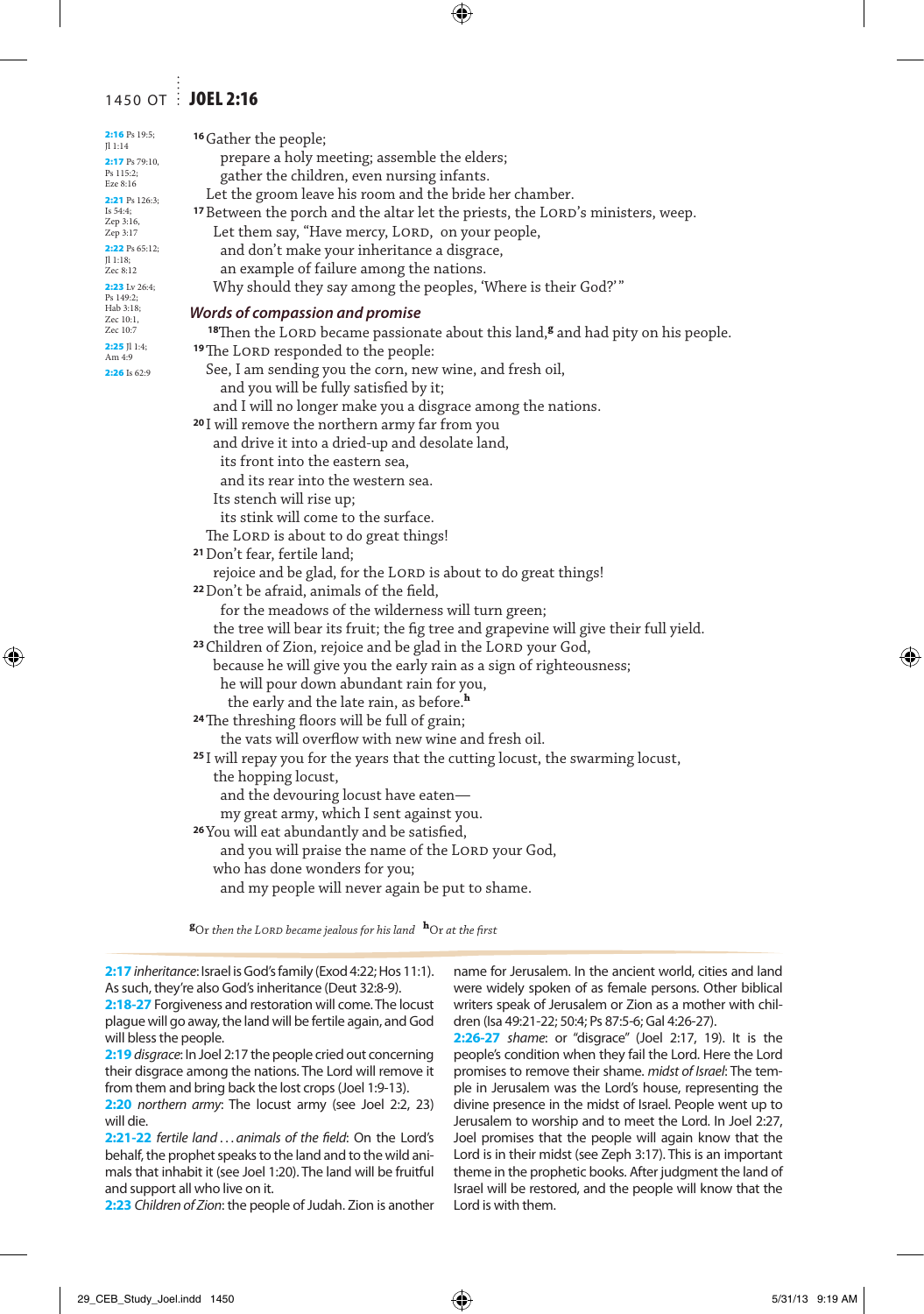## **ISAIAH 58:4** 1189 OT

Ps 34:18, Ps 51:17; Is 66:2; Lk 1:49 57:16 Ps 103:9 57:17 Is 56:11; Jer 6:13 57:18 Jer 3:22; Hos 14:4 57:19 Ac 2:39; Eph 2:17 Heb 13:15 57:20 Job 18:5; Jud 1:13 57:21 Is 48:22 58:1 Mi 3:8 58:2 Is 1:11, Is 29:13, Is 48:1; Ti 1:16 58:3 Ps 69:10; Jer 14:12; Zec 7:5; Mal 3:14 58:4 Dt 1:12; 1Ki 21:9; Prv 17:19, Prv 26:21; Is 59:2

**<sup>15</sup>**The one who is high and lifted up, who lives forever, whose name is holy, says: I live on high, in holiness, and also with the crushed**<sup>k</sup>** and the lowly, reviving the spirit of the lowly, reviving the heart of those who have been crushed.**<sup>l</sup> <sup>16</sup>** I won't always accuse, nor will I be enraged forever. It is my own doing that their spirit is exhausted— I gave them breath! **<sup>17</sup>** I was enraged about their illegal profits; I struck them; in rage I withdrew from them. Yet they went on wandering wherever they wanted. **<sup>18</sup>** I have seen their ways, but I will heal them. I will guide them, and reward them with comfort. And for those who mourn, **<sup>19</sup>** I will create reason for praise:**<sup>m</sup>** utter prosperity to those far and near, and I will heal them, says the LORD. **<sup>20</sup>**But the wicked are like the churning sea that can't keep still. They churn up from their waters muck and mud. **<sup>21</sup>**There is no peace, says my God, for the wicked. *Fasting from injustice* 58 Shout loudly; don't hold back;<br>Saise your voice like a trumpet! Announce to my people their crime, to the house of Jacob their sins. **<sup>2</sup>**They seek me day after day, desiring knowledge of my ways like a nation that acted righteously, that didn't abandon their God. They ask me for righteous judgments, wanting to be close to God. **<sup>3</sup>** "Why do we fast and you don't see; why afflict ourselves and you don't notice?" Yet on your fast day you do whatever you want, and oppress all your workers. **<sup>4</sup>**You quarrel and brawl, and then you fast; you hit each other violently with your fists. You shouldn't fast as you are doing today if you want to make your voice heard on high.

**k** Or *contrite* **<sup>l</sup>** Or *contrite* **m**Heb uncertain

**57:15** *The one who is high and lifted up*: For the same language about God, see Isaiah 6:1; 33:10. For God's opposition to the proud, see Isaiah 2:12-17. For a similar treatment of God's exaltation yet tenderness toward the lowly, see Isaiah 66:1-2.

**57:16** *I won't always accuse*:Compare with Psalm 103:9. **57:18** *I will heal them*: Compare with Lamentations 2:13; Jeremiah 3:22; 30:17; 33:6; Hosea 14:4.

**57:19** *utter prosperity*: The words in Hebrew are *shalom, shalom.* This verse is quoted in reference to Jesus in Ephesians 2:17.

**57:21** *There is no peace*:Compare with Isaiah 48:22. In contrast to the peace God gives to those who are mourning, the wicked who churn up trouble will find no peace.

**58:1-14** A lesson on insincere and sincere worship: Devout rituals are meaningless when accompanied by self-serving practices. But fasting from injustice and actively pursuing the interests of those who are socially

defenseless—the hungry, oppressed, naked, and homeless—benefits the whole society.

**58:1-2** *Shout loudly; don't hold back*: The prophet is instructed to correct those expecting God to hear their prayers. For similar language, see Micah 3:8. The chapter's structure reflects not condemnation but ethical instruction.

**58:3** *Why do we fast and you don't see*: Fasting often expressed mourning, petition, or a change of heart and mind, and carried hope for divine response (Judg 20:26; 1 Sam 7:6; 2 Sam 12:16-23; Ezra 8:21-23; Neh 1:4; 9:1-2; Esth 4:3, 16; Pss 35:13; 109:24; Jer 14:12; Dan 9:3; Joel 1:14; 2:12- 17; Jon 3:5). The question suggests divine neglect: We are doing right; why does God fail to respond? The difficulties of life in the early decades of post-exilic Jerusalem may have led to such frustration—see, for instance, Haggai 1:6-11; 2:16-19; Zechariah 8:10. But the fact that people continue to act unjustly even on fast days suggests that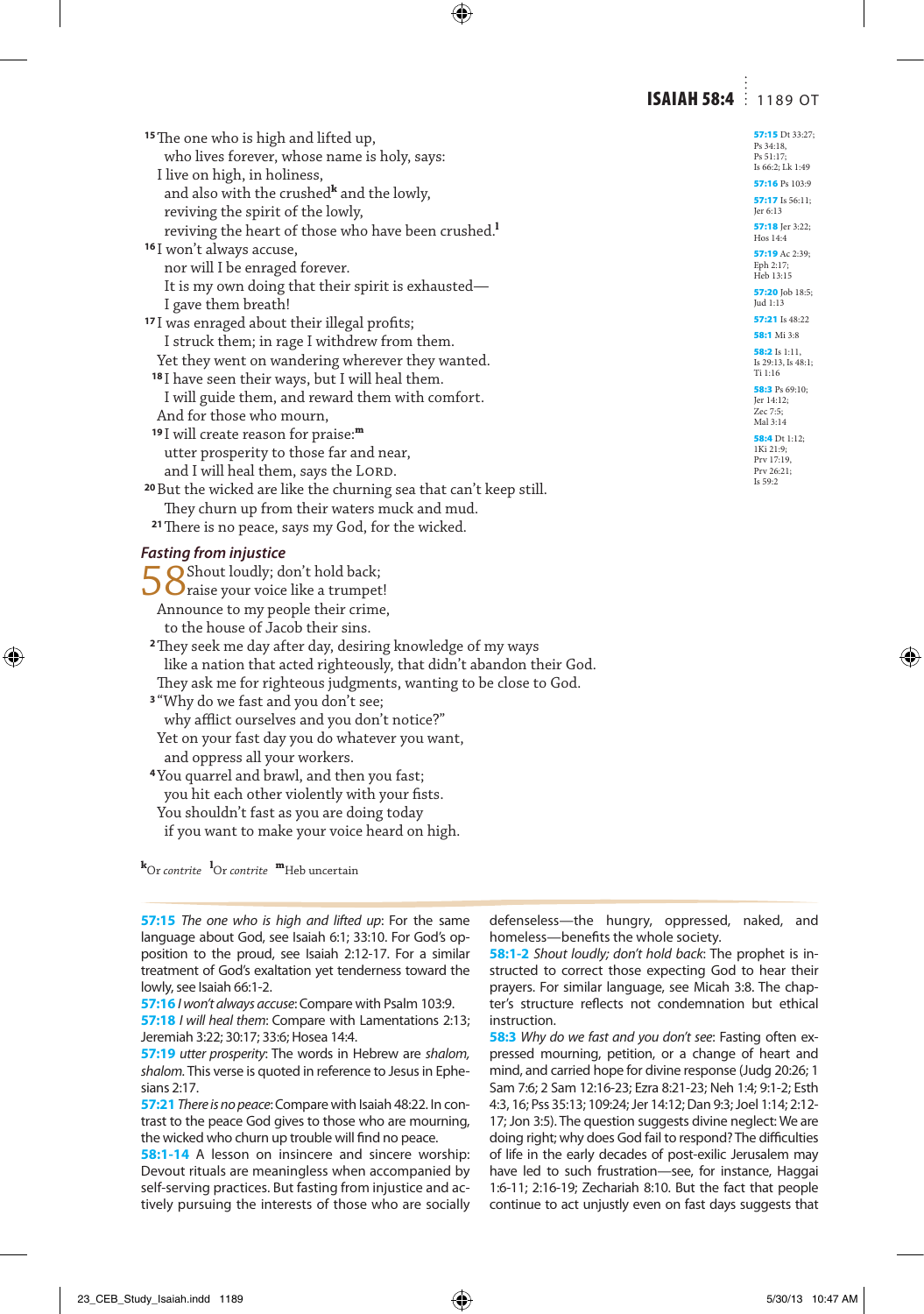## 1190 OT : ISAIAH 58:5

| 58:5 1Ki 21:27;<br>Zec 7:5      | <sup>5</sup> Is this the kind of fast I choose,                |  |
|---------------------------------|----------------------------------------------------------------|--|
| 58:6 Neh 5:10                   | a day of self-affliction,                                      |  |
| 58:7 Job 31:19;                 | of bending one's head like a reed                              |  |
| Is 16:4;                        | and of lying down in mourning clothing and ashes?              |  |
| Eze 18:7;<br>Mt 25:35,          | Is this what you call a fast,                                  |  |
| Mt 25:36                        | a day acceptable to the LORD?                                  |  |
| 58:8 Job 11:17;<br>Is 52:12.    |                                                                |  |
| Is 58:10                        |                                                                |  |
| 58:9 Ps 12:2,                   | <sup>6</sup> Isn't this the fast I choose:                     |  |
| Ps 50:15;<br>Prv 6:13;          | releasing wicked restraints, untying the ropes of a yoke,      |  |
| Is 30:19.                       | setting free the mistreated, and breaking every yoke?          |  |
| Is 65:24                        | <sup>7</sup> Isn't it sharing your bread with the hungry       |  |
| 58:10 Dt 15:7;<br>Job 11:17;    | and bringing the homeless poor into your house,                |  |
| Prv 11:25,<br>Prv 28:27;        | covering the naked when you see them,                          |  |
| Is 58:8                         | and not hiding from your own family?                           |  |
| 58:11 Ps 48:14,                 | <sup>8</sup> Then your light will break out like the dawn,     |  |
| Ps 107:9;<br>Is 57:18;          | and you will be healed quickly.                                |  |
| Jer 31:12                       |                                                                |  |
| 58:12 Is 49:8,                  | Your own righteousness will walk before you,                   |  |
| Is 61:4                         | and the LORD's glory will be your rear guard.                  |  |
| 58:13 Ex 20:8;<br>Is 56:2;      | <b>9</b> Then you will call, and the LORD will answer;         |  |
| Jer 17:21                       | you will cry for help, and God will say, "I'm here."           |  |
| 58:14 Dt 32:13;<br>Job 22:26;   | If you remove the yoke from among you,                         |  |
| Is 1:20                         | the finger-pointing, the wicked speech;                        |  |
| 59:1 Nm 11:23;                  | <sup>10</sup> if you open your heart to the hungry,            |  |
| Josh 4:24;<br>Is 50:2, Is 58:9, | and provide abundantly for those who are afflicted,            |  |
| Is 65:24                        | your light will shine in the darkness,                         |  |
|                                 | and your gloom will be like the noon.                          |  |
|                                 | <sup>11</sup> The LORD will guide you continually              |  |
|                                 | and provide for you, even in parched places.                   |  |
|                                 | He will rescue your bones.                                     |  |
|                                 |                                                                |  |
|                                 | You will be like a watered garden,                             |  |
|                                 | like a spring of water that won't run dry.                     |  |
|                                 | <sup>12</sup> They will rebuild ancient ruins on your account; |  |
|                                 | the foundations of generations past you will restore.          |  |
|                                 | You will be called Mender of Broken Walls,                     |  |
|                                 | Restorer of Livable Streets.                                   |  |
|                                 |                                                                |  |
|                                 | <sup>13</sup> If you stop trampling the Sabbath,               |  |
|                                 | stop doing whatever you want on my holy day,                   |  |
|                                 | and consider the Sabbath a delight,                            |  |
|                                 | sacred to the LORD, honored,                                   |  |
|                                 | and honor it instead of doing things your way,                 |  |
|                                 | seeking what you want and doing business as usual,             |  |
|                                 | <sup>14</sup> then you will take delight in the LORD.          |  |
|                                 | I will let you ride on the heights of the earth;               |  |
|                                 | I will sustain you with the heritage of your ancestor Jacob.   |  |
|                                 | The mouth of the LORD has spoken.                              |  |
|                                 |                                                                |  |

#### *Alienation from God*

Look! The LORD does not lack the power to save, nor are his ears too dull to hear,

religious devotion isn't causing worshippers to think about their treatment of others.

**58:5-7** Displays of piety that simply draw attention to the practice of fasting produce nothing (see likewise Zech 7:5-10). As in earlier prophets' criticisms of religious practices, it isn't the fast itself that's in question but the spirit in which it's carried out (see Amos 5:21-25; Isa 1:12-27; Mic 6:6-8). The acceptable fast means refraining from taking economic advantage of others, and instead offering assistance necessary for health and dignity. Complaints mentioned in Nehemiah 5:1-8 suggest the economic desperation of some Judeans during Persian rule.

**58:8-12** Generosity toward others results in healing, communion with God, guidance, renewal, and restoration.

**58:13-14** Self-serving piety is called *trampling the Sabbath.* Those who honor Sabbaths and holy days do what pleases God on those days.

**59:1-8** The hardships the community faces, and the gulf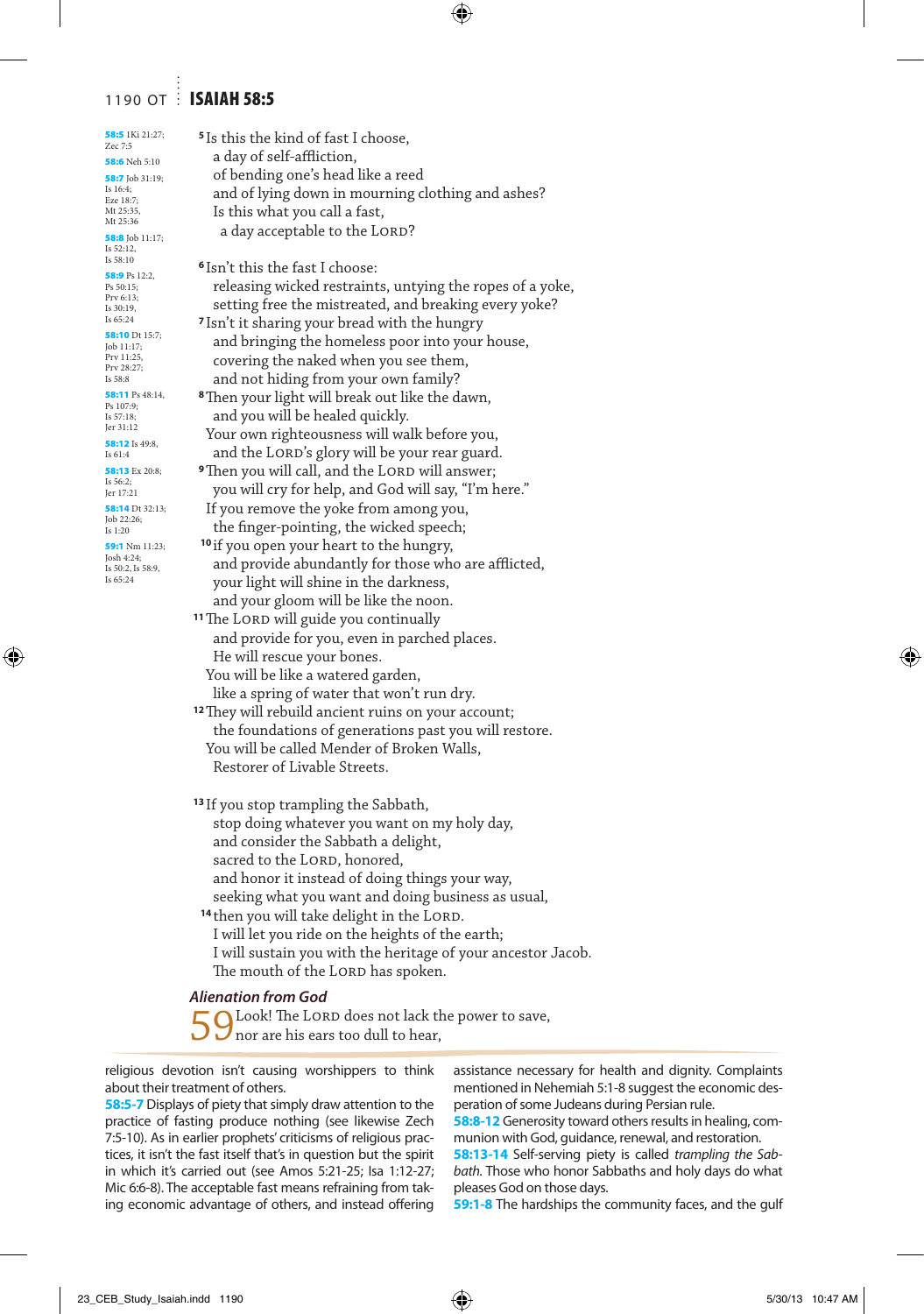## 896 OT **PSALM 50:17**

| i 14:9;        | <sup>17</sup> You hate discipline, and you toss my words behind your back.             |
|----------------|----------------------------------------------------------------------------------------|
|                | <sup>18</sup> You make friends with thieves whenever you see one;                      |
| 1:32;          | you spend your time with adulterers.                                                   |
| 10:7,          | <sup>19</sup> You set your mouth free to do evil,                                      |
| 52:2           | then harness your tongue to tell lies.                                                 |
| 9:4;           | <sup>20</sup> You sit around, talking about your own siblings;                         |
| c 8:11;        | you find fault with the children of your very own mother.                              |
|                | <sup>21</sup> You've done these things and I've kept quiet.                            |
| 8:13;<br>9:17; | You thought I was just like you!                                                       |
| 4i 5:8         | But now I'm punishing you;                                                             |
| $50:14$ ,      | I'm laying it all out, right in front of your face.                                    |
| 12:1,          | <sup>22</sup> So consider this carefully, all you who forget God,                      |
| i.             | or I'll rip you to pieces with no one to deliver you:                                  |
| 1:7;           | <sup>23</sup> The one who offers a sacrifice of thanksgiving is the one who honors me. |
|                | And it is to the one who charts the correct path                                       |
| n 1:9          | that I will show divine salvation."                                                    |
| 2:5;           | Psalm 51                                                                               |
|                | For the music leader. A psalm of David, when the prophet Nathan                        |
| 20:6,          | came to him just after he had been with Bathsheba.                                     |
| Ro 3:4         | <sup>1</sup> Have mercy on me, God, according to your faithful love!                   |
| 14:4,          | Wipe away my wrongdoings according to your great compassion!                           |
| ph 2:3         | <sup>2</sup> Wash me completely clean of my guilt;                                     |
| 38:36;         | purify me from my sin!                                                                 |
| cc 2:26        | <sup>3</sup> Because I know my wrongdoings,                                            |
|                | my sin is always right in front of me.                                                 |
|                | <sup>4</sup> I've sinned against you-you alone.                                        |
|                | I've committed evil in your sight.                                                     |
|                | That's why you are justified when you render your verdict,                             |
|                | completely correct when you issue your judgment.                                       |
|                | <sup>5</sup> Yes, I was born in guilt, in sin,                                         |
|                | from the moment my mother conceived me.                                                |
|                | <sup>6</sup> And yes, you want truth in the most hidden places;                        |

you teach me wisdom in the most secret space.**<sup>r</sup>**

**r** Heb uncertain

misunderstanding and abuse of the sacrificial system, "my people" (Ps 50:7) have become *the wicked* (50:16). Verse 16 assumes an audience that knows God's *laws* and is in covenant relationship with God. Insofar as worship and ethics can be separated, verses 7-15 focus on worship, and verses 16-22 focus on ethics.

**50:18** The references here are to the Ten Commandments (see Exod 20:14-16).

**50:21-23** Although divine punishment is mentioned (50:21) and described (50:22), verse 23 shows that God's real purpose is to set things right and have the people live as God intends.

**50:23***sacrifice of thanksgiving*: See Psalm 50:14. It isn't clear whether the psalmist meant to say that animal sacrifices were neither necessary nor legitimate. Clearly, however, they aren't sufficient. God wills thankfulness expressed in obedience, as the prophets often proclaim (see Isa 1:10- 20; 58:1-14; Jer 7:1-15; Hos 6:6; Amos 5:21-24.) *divine salvation*: This means life as God intends it (see Ps 13:5).

**51:1-19** Like other prayers for help, Psalm 51 includes complaint (51:3-5), petition (51:1-2, 6-12, 14a, 15a), and expressions of trust and praise (51:14b, 15b-17). Because the complaint involves the psalmist's own sin, Psalm 51 is the fourth of the church's Penitential Psalms (see Ps 6). The title invites the reading of Psalm 51 in conversation with 2 Samuel 11:1-12:14 (see Ps 3), the story of David and Bathsheba, in which David broke at least half of the Ten Commandments. In this way, the story makes an appropriate context for hearing Psalm 51, even if the psalm didn't originate in this historical context.

**51:1** The opening petitions invite more attention to God's character than to the psalmist's sin. *Have mercy*: See Psalm 4:1. *faithful love*: See Psalm 5:7. *compassion*: See Psalm 25:6. All three of these basic qualities of God occur in God's self-revelation to Moses in Exodus 34:6, which comes at the conclusion of the gold calf incident that involved grievous sin on Israel's part. The firm belief about God's merciful character is apparently what enables the psalmist to confess sin so honestly and openly.

**51:2-4** Similar to Psalm 32:1-5, Israel's basic words for sin occur here: *guilt* (51:2; see Ps 51:5), *sin[ned]* (51:2- 4; see Ps 51:5), *wrongdoings* (51:3), and *evil* (51:4). The word translated *wrongdoings* suggests purposeful rebellion.

**51:5** This verse has often been interpreted to mean that sexuality transmits "original sin," but it is better understood as a poetic expression of the widespread and unavoidable sin in the human situation.

50:17 1K Neh 9:26; Prv 5:12

50:18 Rc 1Ti 5:22 50:19 Ps  $Ps$  36:3, Ps 50:20 Jer Mt 10:21 50:21 Ec Is 57:11 50:22 **Job**  $p_s$  7.2,  $p_s$  $Is$  17:10;  $\frac{1}{2}$ 50:23 Ps Ps 91:16 51:1 2Sa 2Sa 24:10; Ac 3:19 51:2 Ps 5  $Ac$  22:16; Heb 9:14;  $1Jn 1:7,1$  $51:3 Ps 3$ Prv 28:13; Is 59:12 51:4 Gn Gn 39:9; 2Sa 12:13;  $Lk$  15:21; 51:5 Job  $J$ ob  $15:14$  $P_S$  58 $\cdot$ 3 $\cdot$  E 51:6 **Job**  $p_{\text{rv}}$  2:6: E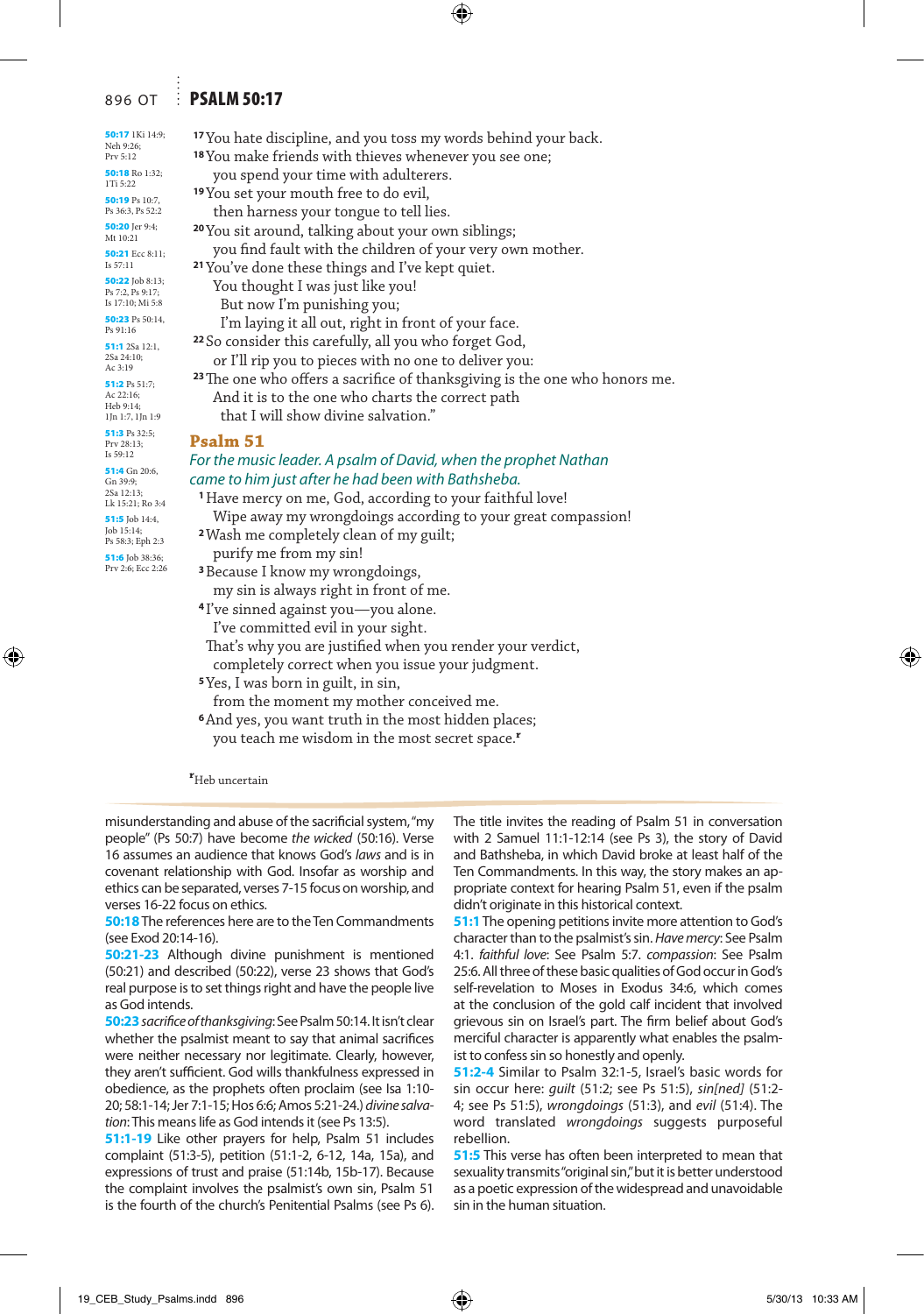## **PSALM 52:1** 897 OT

| <sup>7</sup> Purify me with hyssop and I will be clean;                                                                | 51:7 Ex 12:22;<br>Nm 19:18;                                         |
|------------------------------------------------------------------------------------------------------------------------|---------------------------------------------------------------------|
| wash me and I will be whiter than snow.                                                                                | Ps 51:2; Is 1:18;<br>Heb 9:19                                       |
| <sup>8</sup> Let me hear joy and celebration again;                                                                    | <b>51:8</b> Is 35:10                                                |
| let the bones you crushed rejoice once more.                                                                           | 51:9 Ps $51:1;$                                                     |
| <sup>9</sup> Hide your face from my sins;                                                                              | Jer 16:17                                                           |
| wipe away all my guilty deeds!                                                                                         | 51:10 Eze 11:19,<br>Eze 18:31,                                      |
| <sup>10</sup> Create a clean heart for me, God;                                                                        | Eze 36:26;<br>Mt 5:8; Ac 15:9                                       |
| put a new, faithful spirit deep inside me!                                                                             | 51:11 2Ki 13:23;                                                    |
| <sup>11</sup> Please don't throw me out of your presence;                                                              | Is $63:10$ ;<br>Eph 4:30                                            |
| please don't take your holy spirit away from me.                                                                       | 51:12 Ps 85:6                                                       |
| <sup>12</sup> Return the joy of your salvation to me                                                                   | 51:13 Ps 37:38;                                                     |
| and sustain me with a willing spirit.                                                                                  | Is 2:3; Lk 22:32;<br>Ac 9:21                                        |
| <sup>13</sup> Then I will teach wrongdoers your ways,                                                                  | 51:14 2Sa 12:9;                                                     |
| and sinners will come back to you.                                                                                     | Ps 35:28,<br>Ps 71:15                                               |
| <sup>14</sup> Deliver me from violence, God, God of my salvation,<br>so that my tongue can sing of your righteousness. | 51:15 $Ex 4:15:$<br>Ps 35:28, Ps 63:3,<br>Ps 119:164,<br>Ps 119:175 |
| <sup>15</sup> Lord, open my lips,                                                                                      | 51:16 1Sa 15:22;                                                    |
| and my mouth will proclaim your praise.                                                                                | Ps 40:6                                                             |
| <sup>16</sup> You don't want sacrifices.                                                                               | 51:17 Ps 34:18                                                      |
| If I gave an entirely burned offering, you wouldn't be pleased.                                                        | 51:18 Ps 69:35,<br>Ps 102:16,                                       |
| <sup>17</sup> A broken spirit is my sacrifice, God. <sup>8</sup>                                                       | Ps 122:6,                                                           |
|                                                                                                                        |                                                                     |
|                                                                                                                        | Ps 147:2<br>51:19 Dt 33:19;                                         |
| You won't despise a heart, God, that is broken and crushed.                                                            | Ps 4:5, Ps 66:13,                                                   |
| <sup>18</sup> Do good things for Zion by your favor.<br>Rebuild Jerusalem's walls.                                     | Ps 66:15; Mal 3:3<br><b>52:1</b> 1Sa 21:7,                          |
| <sup>19</sup> Then you will again want sacrifices of righteousness—                                                    | 1Sa 22:9; Ps 10:3,                                                  |
|                                                                                                                        | Ps 94:4                                                             |
| entirely burned offerings and complete offerings.<br>Then bulls will again be sacrificed on your altar.                |                                                                     |

#### **Psalm 52**

#### For the music leader. A maskil<sup>t</sup> of David, when Doeg the Edomite *came and told Saul, "David has gone to Ahimelech's house."*

**<sup>1</sup>**Hey, powerful person! Why do you brag about evil?

God's faithful love lasts all day long.

**s** Correction **<sup>t</sup>** Perhaps *instruction*; it also appears in Pss 42, 44–45, 52–55, 74, 78, 88–89, 142; cf 47:7; the root is used in  $Ps$   $32.8$ .

**51:7** *Purify . . . hyssop*: See Leviticus 14:49, 52; Numbers 19:18, where hyssop is used in cleansing rituals.

**51:10-12** *Create . . . God*: God has the ability to create and re-create, activities associated elsewhere with God's spirit (see Gen 1:2). The threefold repetition of *spirit* suggests that new life is possible for the forgiven sinner. *holy spirit*: Isaiah 63:10-11 is the only other occurrence of this formulation in the OT. It seems here to designate the living and life-giving presence of God.

**51:13-15** The forgiven sinner becomes a grateful witness to God's merciful character (see Ps 32:8-11). Every organ of speech is involved: *tongue* (51:14), *lips* (51:15), and *mouth* (51:15). *Deliver me from violence*: In the Psalms, those who pray are often victims of violence, often precisely because they are attempting to represent God's ways (see Ps 4:2-5; see sidebar, "The Enemies" at Ps 3). *my salvation*: See Psalm 13:5. *your righteousness*: See Psalm 5:8. In this context, God uses forgiveness to set things right.

**51:16-17** Humble thankfulness and obedient praise are what God desires, as the previous psalm has also suggested (see Ps 50:14, 23; see also Ps 40:6; Rom 12:1-2).

**51:18-19** These verses were possibly added to the psalm by someone who wanted to suggest that Psalm 51:16-17 (and perhaps 50:23) shouldn't be understood as a prohibition of sacrificial offerings when made in the proper spirit. **52:1-9** Like Psalm 49, Psalm 52 addresses other people, until the concluding verse 9. So it has a teaching tone; and like Psalm 49, the lesson involves the temptation to trust wealth (52:7). The title suggests that Psalm 52 be read in light of 1 Samuel 21–22, in which case the *powerful person* (52:1) would be Doeg, whose message to Saul is quoted in the title (see 1 Sam 22:9; see Ps 3). After the words to the "powerful person" (52:1-5), the focus shifts to the *righteous* (52:6), who are quoted in 52:7. Verse 8 is the speaker's profession of faith, which continues in verse 9 in promises directed to God.

**52:1** *powerful person!*: The person addressed here and then characterized in Psalm 52:2-4 sounds very much like the typical enemy, whose behavior is always deceitful, violent, and destructive (see sidebar, "The Enemies" at Ps 3). *evil*: The word occurs again in Psalm 52:3, and verses 2-4 describe "evil" in detail. *faithful love*: Psalm 52:1 already suggests that God's faithful love will prevail over